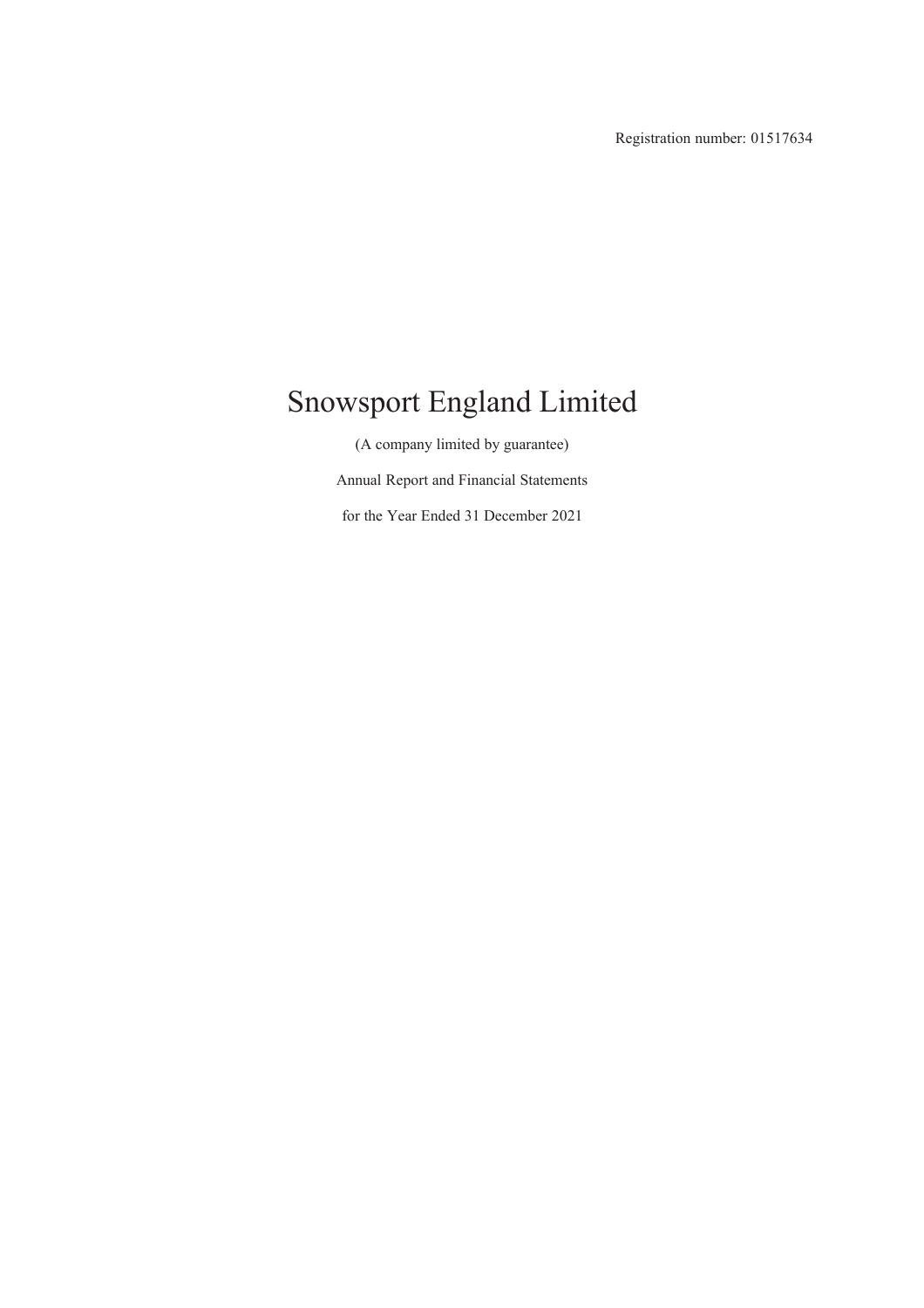## **Contents**

| Company Information                       |                |
|-------------------------------------------|----------------|
| Directors' Report                         | $2$ to $3$     |
| Statement of Directors' Responsibilities  | $\overline{4}$ |
| Independent Auditor's Report              | $5$ to $8$     |
| Statement of Income and Retained Earnings | 9              |
| <b>Balance Sheet</b>                      | 10             |
| Notes to the Financial Statements         | 11 to 16       |
| Detailed Profit and Loss Account          | 17 to 19       |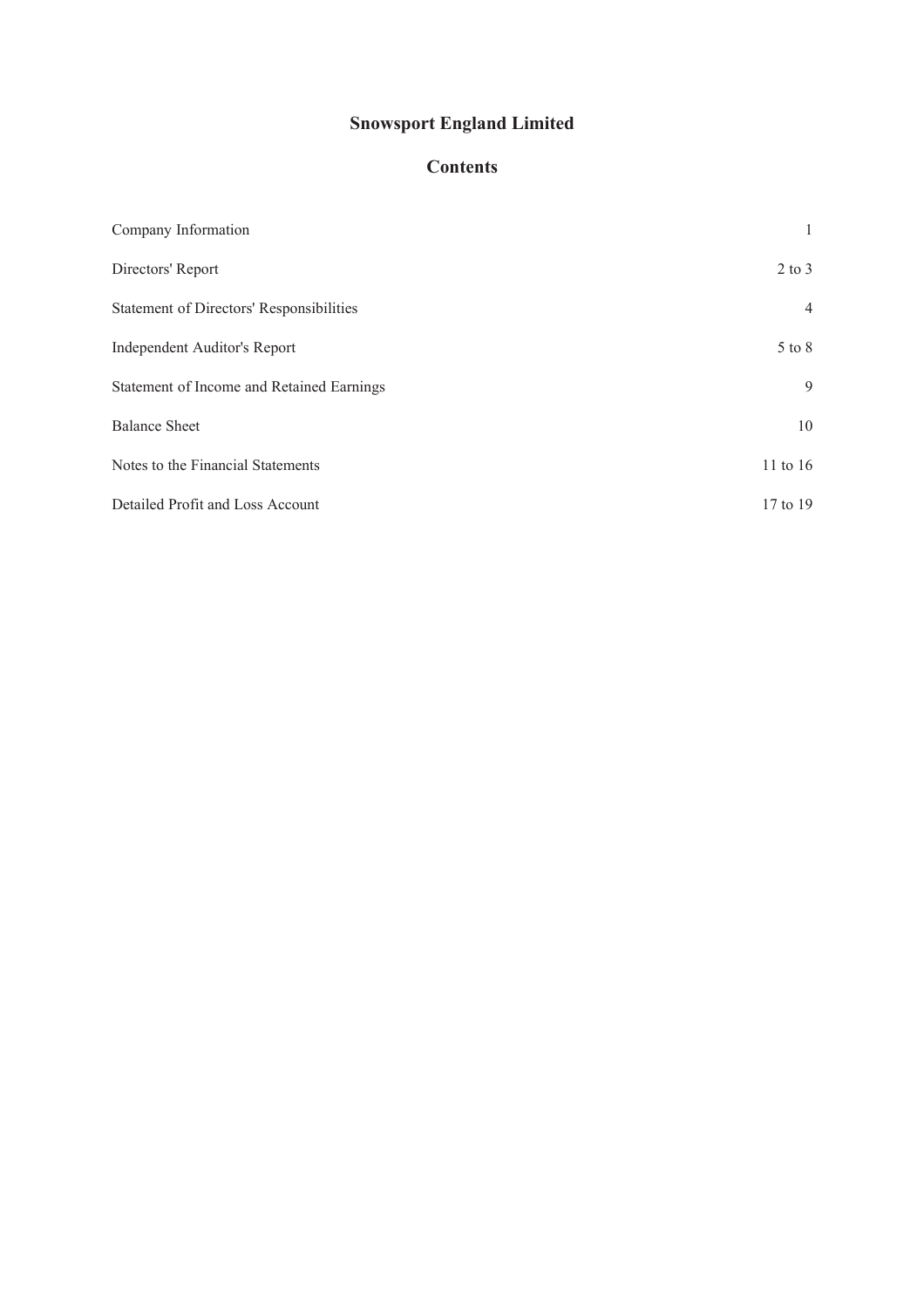### **Company Information**

#### **Directors**

Christopher Mark Stroud

Tim Fawke

Zena Huelin

Gregory James Sturge

Oliver John Wilfred Mitchell

Louise Wright

Simon Levene

Morwenna Michelle Angove

#### **Registered office**

Sport Park 3 Oakwood Drive Loughborough Leicestershire LE11 3QF

#### **Independent Auditors**

Harrison Salmon Associates Chartered Accountant & Statutory Auditor 7 Towngate Leyland Lancashire PR25 2EN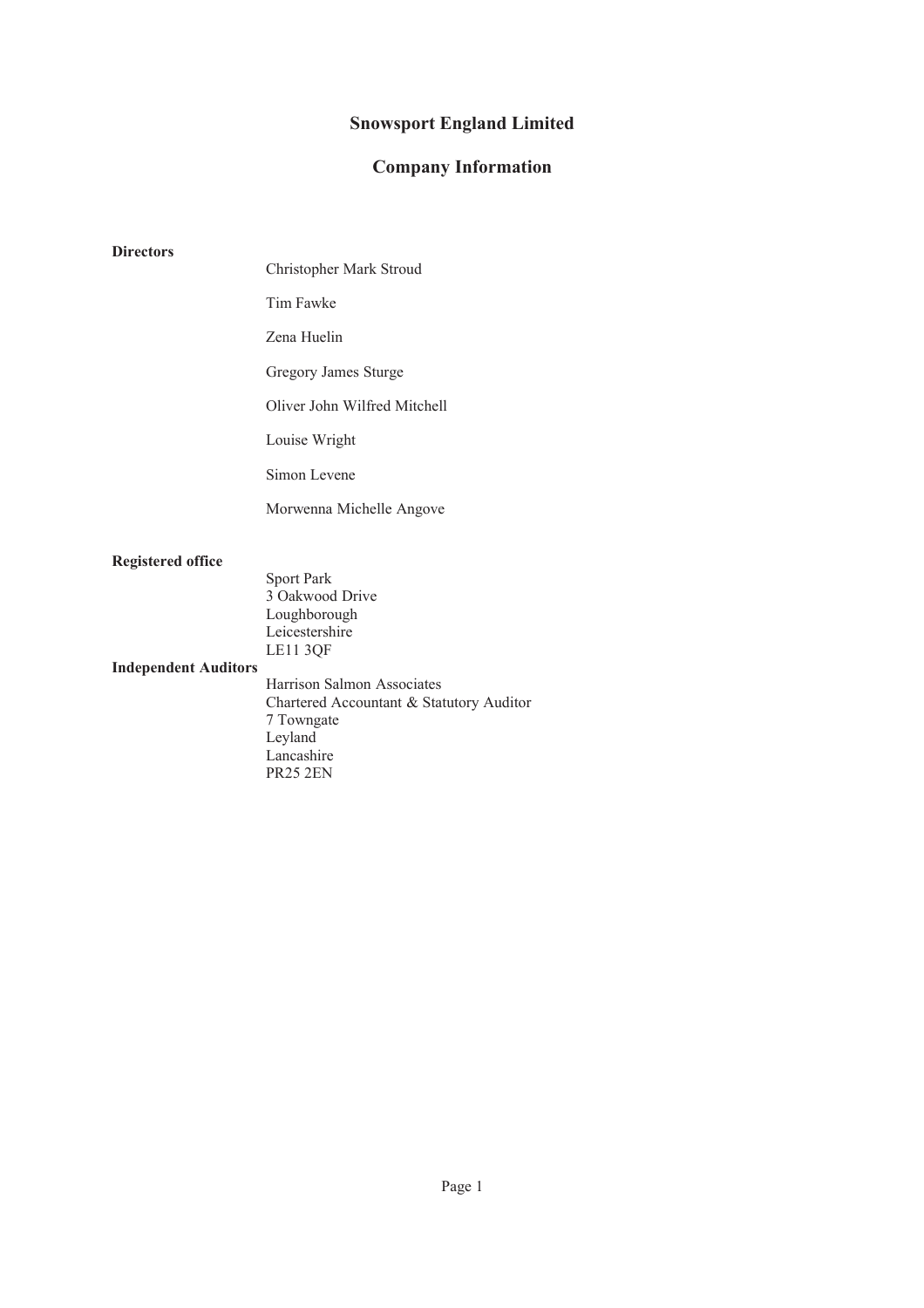## **Directors' Report for the Year Ended 31 December 2021**

The directors present their report and the financial statements for the year ended 31 December 2021.

#### **Directors of the company**

The directors who held office during the year were as follows:

Tim Fawke - Director and CEO Ian Davis - Director (resigned 15 September 2021) Christopher Stroud - Director Morwenna Michelle Angove - Director Simon Levene - Finance Director Crispin James Vitoria - Director (resigned 20 August 2021) Zena Huelin - Director Stephen Metheringham - Director (resigned 16 June 2021) Oliver Mitchell - Director Gregory Sturge - Director Louise Wright - Director and Chairman

#### **Objectives and Activities**

• To promote and support all activities related to snowsports to a wide audience of participants and to serve the best interests of our members.

• To ensure that we support and implement the strategic objectives of Sport England for 2017/21 and prepare to support the strategic objectives of Sport England beyond 2021 as they are communicated.

• To maintain the financial health of the company, managing costs through the Covid 19 pandemic and forecasting the impact of the pandemic on the future income so that the company can continue to serve the interests of current and potential members and the wider needs of the sport in the longer term.

#### **Structure, governance and management**

As a High Performing National Governing Body (HPNGB) the board are fully aware of the key requirements of good governance, transparency and appropriate financial management. Procedures are in place to continually review and update these three core elements as are policies on risk assessment, child welfare and codes of conduct.

The composition of the board is compliant with regards to diversity of gender, with 38% females and together with overall skill sets to meet the company's needs. Employed management and staff are eight employees supported by over 500 unpaid volunteers.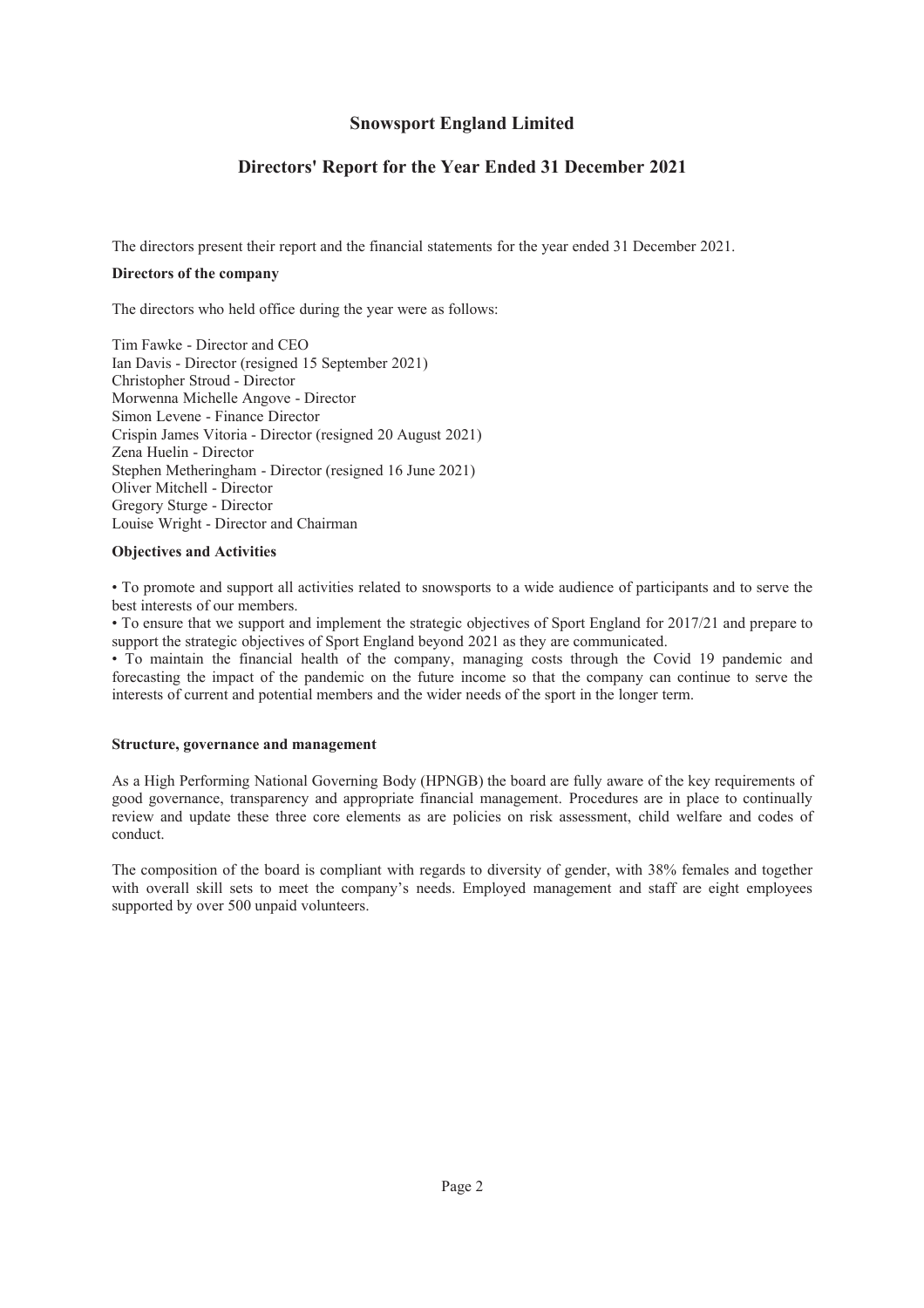### **Directors' Report for the Year Ended 31 December 2021**

#### **Disclosure of information to the auditors**

Each director has taken steps that they ought to have taken as a director in order to make themselves aware of any relevant audit information and to establish that the company's auditors are aware of that information. The directors confirm that there is no relevant information that they know of and of which they know the auditors are unaware.

#### **Reappointment of auditors**

The auditors Harrison Salmon Associates are deemed to be reappointed under section 487(2) of the Companies Act 2006.

#### **Small companies provision statement**

This report has been prepared in accordance with the special provisions relating to companies subject to the small companies regime within Part 15 of the Companies Act 2006.

Approved by the Board on 1 June 2022 and signed on its behalf by:

.........................................

Simon Levene Director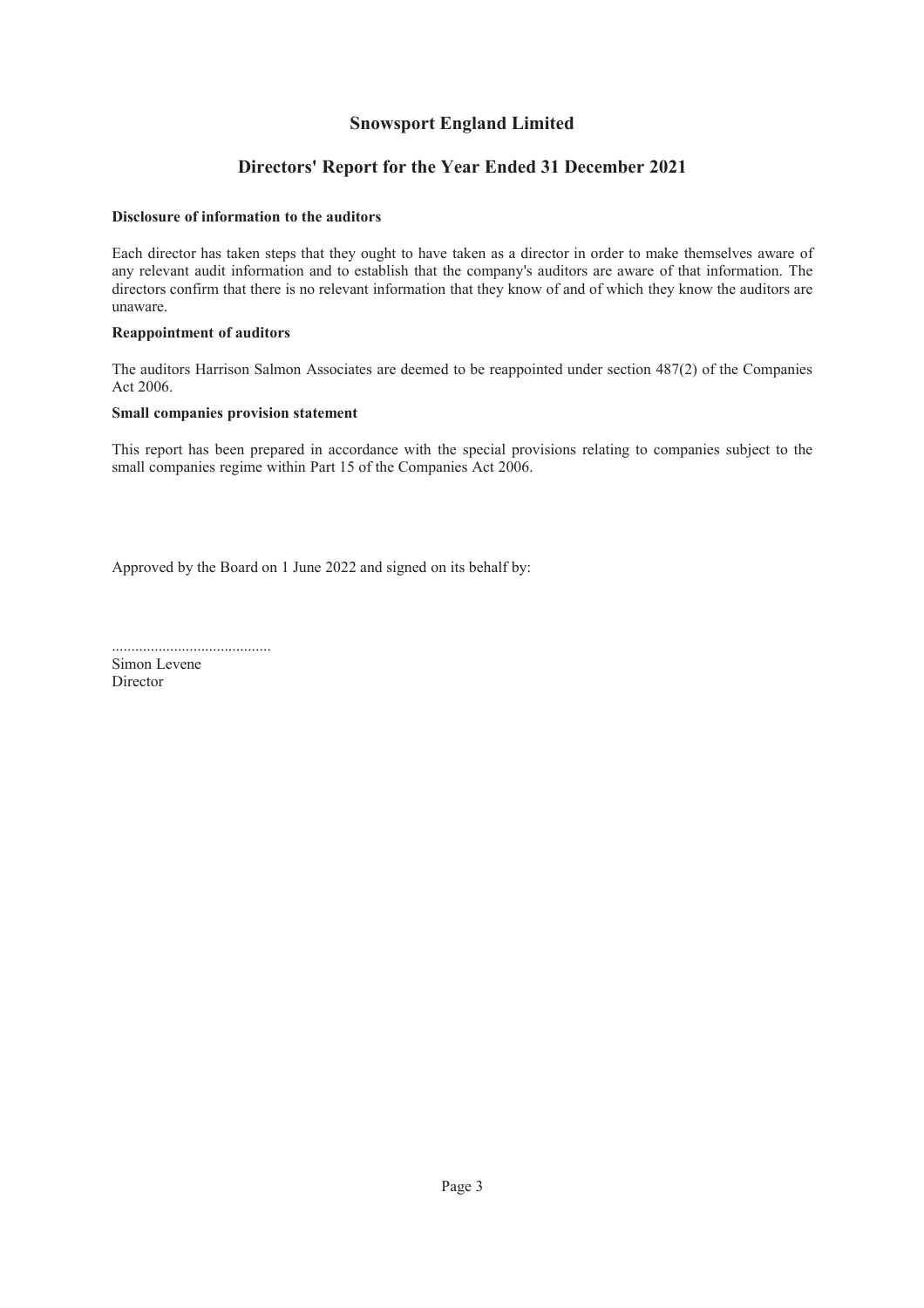### **Statement of Directors' Responsibilities**

The directors are responsible for preparing the Directors' Report and the financial statements in accordance with applicable law and regulations.

Company law requires the directors to prepare financial statements for each financial year. Under that law the directors have elected to prepare the financial statements in accordance with applicable law and United Kingdom Accounting Standards (United Kingdom Generally Accepted Accounting Practice), including Financial Reporting Standard 102 'The Financial Reporting Standard applicable in the UK and Republic of Ireland'. Under company law the directors must not approve the financial statements unless they are satisfied that they give a true and fair view of the state of affairs of the company and of the surplus or deficit of the company for that period. In preparing these financial statements, the directors are required to:

- select suitable accounting policies for the company's financial statements and apply them consistently;
- make judgements and accounting estimates that are reasonable and prudent;
- prepare the financial statements on the going concern basis unless it is inappropriate to presume that the company will continue in business.

The directors are responsible for keeping adequate accounting records that are sufficient to show and explain the company's transactions and disclose with reasonable accuracy at any time the financial position of the company and enable them to ensure that the financial statements comply with the Companies Act 2006. They are also responsible for safeguarding the assets of the company and hence for taking reasonable steps for the prevention and detection of fraud and other irregularities.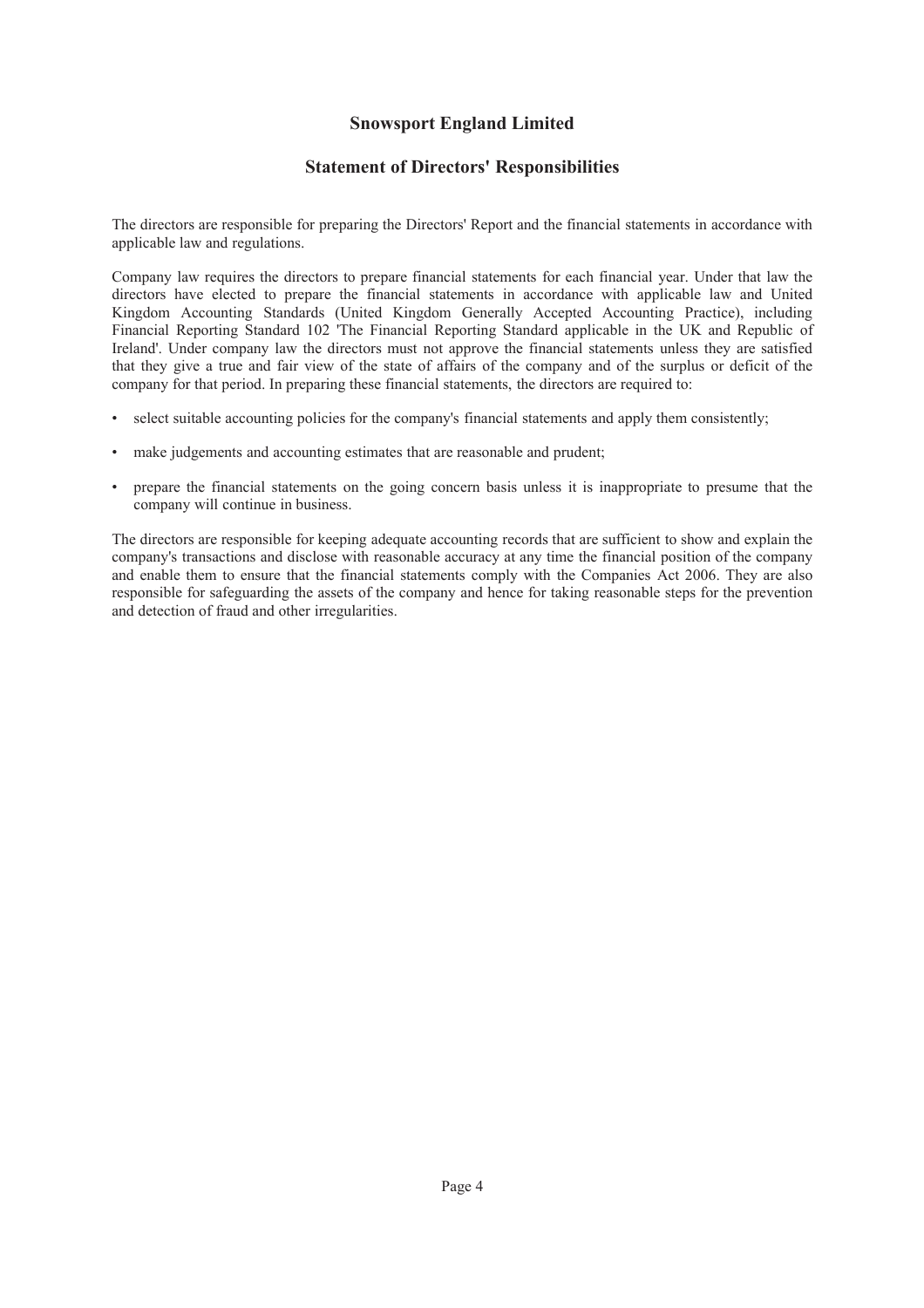### **Independent Auditor's Report to the Members of Snowsport England Limited**

#### **Opinion**

We have audited the financial statements of Snowsport England Limited (the 'company') for the year ended 31 December 2021, which comprise the Statement of Income and Retained Earnings, Statement of Comprehensive Income, Balance Sheet, and Notes to the Financial Statements, including a summary of significant accounting policies. The financial reporting framework that has been applied in their preparation is applicable law and United Kingdom Accounting Standards, including FRS 102 Section 1A 'The Financial Reporting Standard applicable in the UK and Republic of Ireland' (United Kingdom Generally Accepted Accounting Practice).

In our opinion the financial statements:

- give a true and fair view of the state of the company's affairs as at 31 December 2021 and of its loss for the year then ended;
- have been properly prepared in accordance with United Kingdom Generally Accepted Accounting Practice; and
- have been prepared in accordance with the requirements of the Companies Act 2006.

#### **Basis for opinion**

We conducted our audit in accordance with International Standards on Auditing (UK) (ISAs (UK)) and applicable law. Our responsibilities under those standards are further described in the Auditor's responsibilities for the audit of the financial statements section of our report. We are independent of the company in accordance with the ethical requirements that are relevant to our audit of the financial statements in the UK, including the Financial Reporting Council's Ethical Standard and the provisions available for small entities, in the circumstances set out in note 10 to the financial statements, and we have fulfilled our other ethical responsibilities in accordance with these requirements. We believe that the audit evidence we have obtained is sufficient and appropriate to provide a basis for our opinion.

#### **Conclusions relating to going concern**

In auditing the financial statements, we have concluded that the director's use of the going concern basis of accounting in the preparation of the financial statements is appropriate.

Based on the work we have performed, we have not identified any material uncertainties relating to events or conditions that, individually or collectively, may cast significant doubt on the entity's ability to continue as a going concern for a period of at least twelve months from when the original financial statements were authorised for issue.

Our responsibilities and the responsibilities of the directors with respect to going concern are described in the relevant sections of this report.

#### **Other information**

The directors are responsible for the other information. The other information comprises the information included in the Directors' Report, other than the financial statements and our Auditor's Report thereon. Our opinion on the financial statements does not cover the other information and, except to the extent otherwise explicitly stated in our report, we do not express any form of assurance conclusion thereon.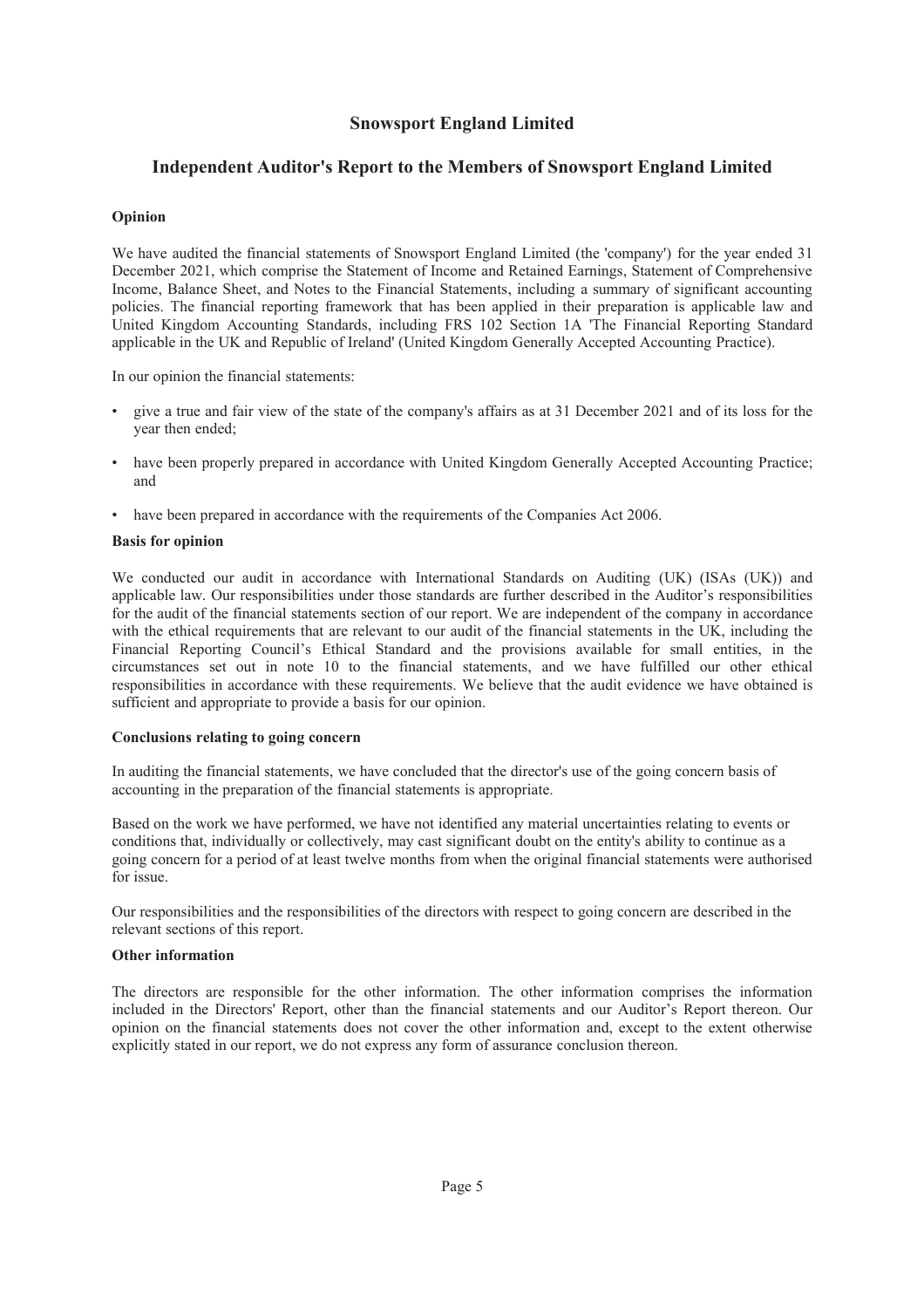### **Independent Auditor's Report to the Members of Snowsport England Limited**

In connection with our audit of the financial statements, our responsibility is to read the other information and, in doing so, consider whether the other information is materially inconsistent with the financial statements or our knowledge obtained in the audit or otherwise appears to be materially misstated. If we identify such material inconsistencies or apparent material misstatements, we are required to determine whether there is a material misstatement in the financial statements or a material misstatement of the other information. If, based on the work we have performed, we conclude that there is a material misstatement of this other information, we are required to report that fact.

We have nothing to report in this regard.

#### **Opinion on other matter prescribed by the Companies Act 2006**

In our opinion, based on the work undertaken in the course of the audit:

- the information given in the directors' report for the financial year for which the financial statements are prepared is consistent with the financial statements; and
- the directors' report has been prepared in accordance with applicable legal requirements.

#### **Matters on which we are required to report by exception**

In the light of our knowledge and understanding of the company and its environment obtained in the course of the audit, we have not identified material misstatements in the directors' report.

We have nothing to report in respect of the following matters where the Companies Act 2006 requires us to report to you if, in our opinion:

- adequate accounting records have not been kept, or returns adequate for our audit have not been received from branches not visited by us; or
- the financial statements are not in agreement with the accounting records and returns; or
- certain disclosures of directors' remuneration specified by law are not made; or
- we have not received all the information and explanations we require for our audit; or
- the directors were not entitled to prepare the financial statements in accordance with the small companies regime and take advantage of the small companies' exemptions in preparing the Directors' Report and from the requirement to prepare a Strategic Report.

#### **Responsibilities of directors**

As explained more fully in the directors' responsibilities statement set out on page 4, the directors are responsible for the preparation of the financial statements and for being satisfied that they give a true and fair view, and for such internal control as the directors determine is necessary to enable the preparation of financial statements that are free from material misstatement, whether due to fraud or error.

In preparing the financial statements, the directors are responsible for assessing the company's ability to continue as a going concern, disclosing, as applicable, matters related to going concern and using the going concern basis of accounting unless the directors either intend to liquidate the company or to cease operations, or have no realistic alternative but to do so.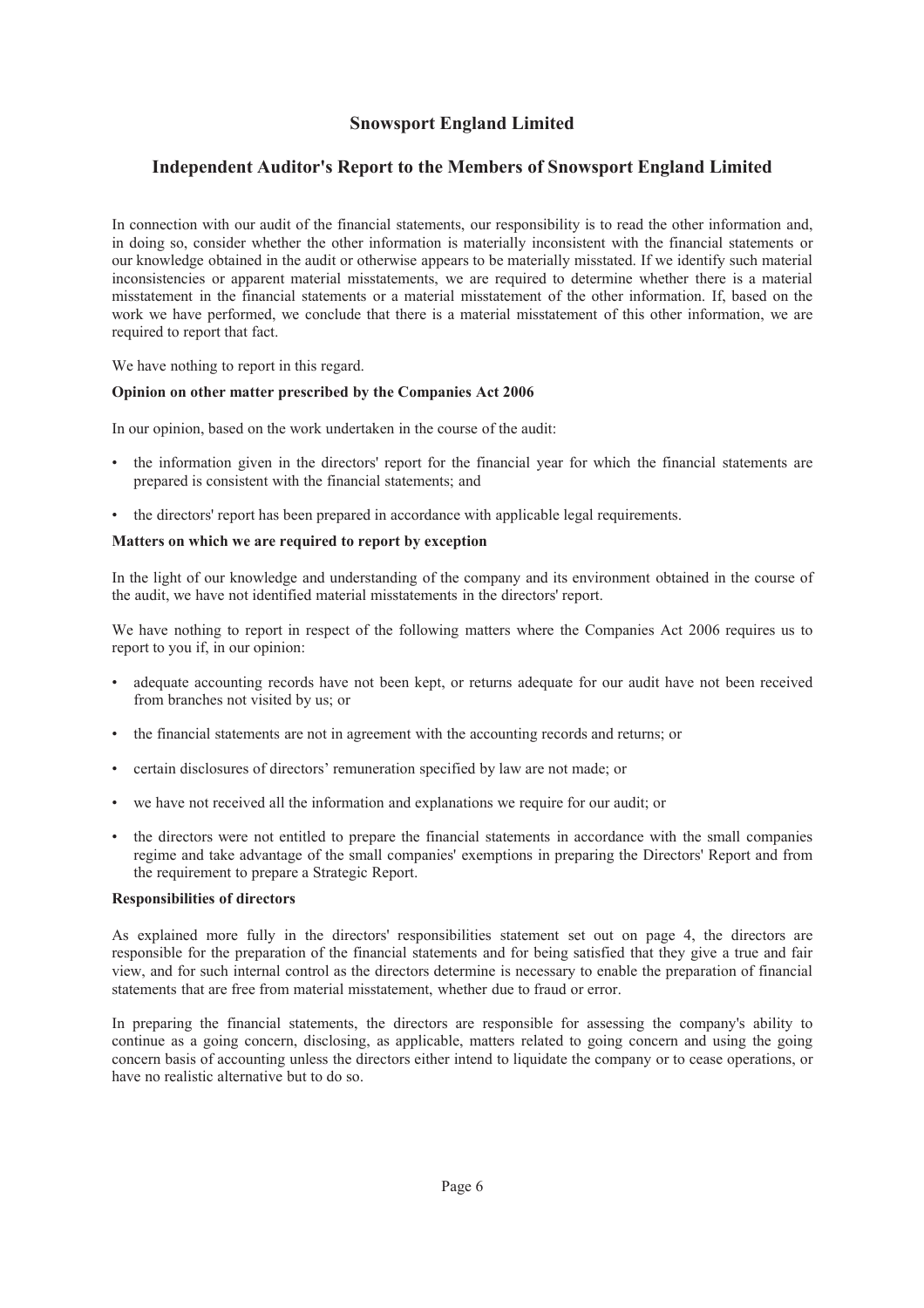### **Independent Auditor's Report to the Members of Snowsport England Limited**

#### **Auditor's responsibilities for the audit of the financial statements**

Our objectives are to obtain reasonable assurance about whether the financial statements as a whole are free from material misstatement, whether due to fraud or error, and to issue an Auditor's Report that includes our opinion. Reasonable assurance is a high level of assurance, but is not a guarantee that an audit conducted in accordance with ISAs (UK) will always detect a material misstatement when it exists. Misstatements can arise from fraud or error and are considered material if, individually or in the aggregate, they could reasonably be expected to influence the economic decisions of users taken on the basis of these financial statements.

Irregularities, including fraud, are instances of non-compliance with laws and regulations. We design procedures in line with our responsibilities, outlined above, to detect material misstatements in respect of irregularities, including fraud. The extent to which our procedures are capable of detecting irregularities, including fraud is detailed below.

The audit aims to respond appropriately to any identified or suspected non-compliance with laws and regulations. The objectives of the audit are to;

- Identify and assess the risk of material misstatement of the financial statements due to fraud;
- Obtain sufficient and appropriate evidence regarding assessed risks of material misstatement due to fraud; and
- Respond appropriately to fraud or suspected fraud identified during the audit.

It is the primary responsibility of the management and those charged with governance to ensure that the operations of the entity are conducted in accordance with the provisions of laws and regulations and for the prevention and detection of fraud.

In identifying and assessing risks of material misstatement in respect of irregularities, including fraud, the audit team obtained an understanding of the nature of the industry and sector, including any laws and regulations that underpin the activities of the company. The audit team also inquired of management and those charged with governance about their own identification of instances of irregularities including known or suspected instances of fraud. Discussions around non-compliance were undertaken that included thoughts about how fraud may occur and where the financial statements may be susceptible to fraud.

We consider the most significant laws and regulations that have a direct impact on the financial statements to be FRS 102 Section 1A and the Companies Act 2006. Audit procedures were performed to detect non-compliances which may have a material impact on the financial statements, which included financial statement disclosures.

The audit team identified the risk of management override of controls as the main area where the financial statements were most susceptible to material misstatement due to fraud. Audit procedures included (but was not limited to) testing of journal entries, evaluating the business rationale in relation to significant, unusual transactions and corroboration of exceptional expenditure on a sample basis.

A further description of our responsibilities is available on the Financial Reporting Council's website at: www.frc.org.uk/auditorsresponsibilities. This description forms part of our auditor's report.

#### **Use of our report**

This report is made solely to the company's members, as a body, in accordance with Chapter 3 of Part 16 of the Companies Act 2006. Our audit work has been undertaken so that we might state to the company's members those matters we are required to state to them in an auditor's report and for no other purpose. To the fullest extent permitted by law, we do not accept or assume responsibility to anyone other than the company and the company's members as a body, for our audit work, for this report, or for the opinions we have formed.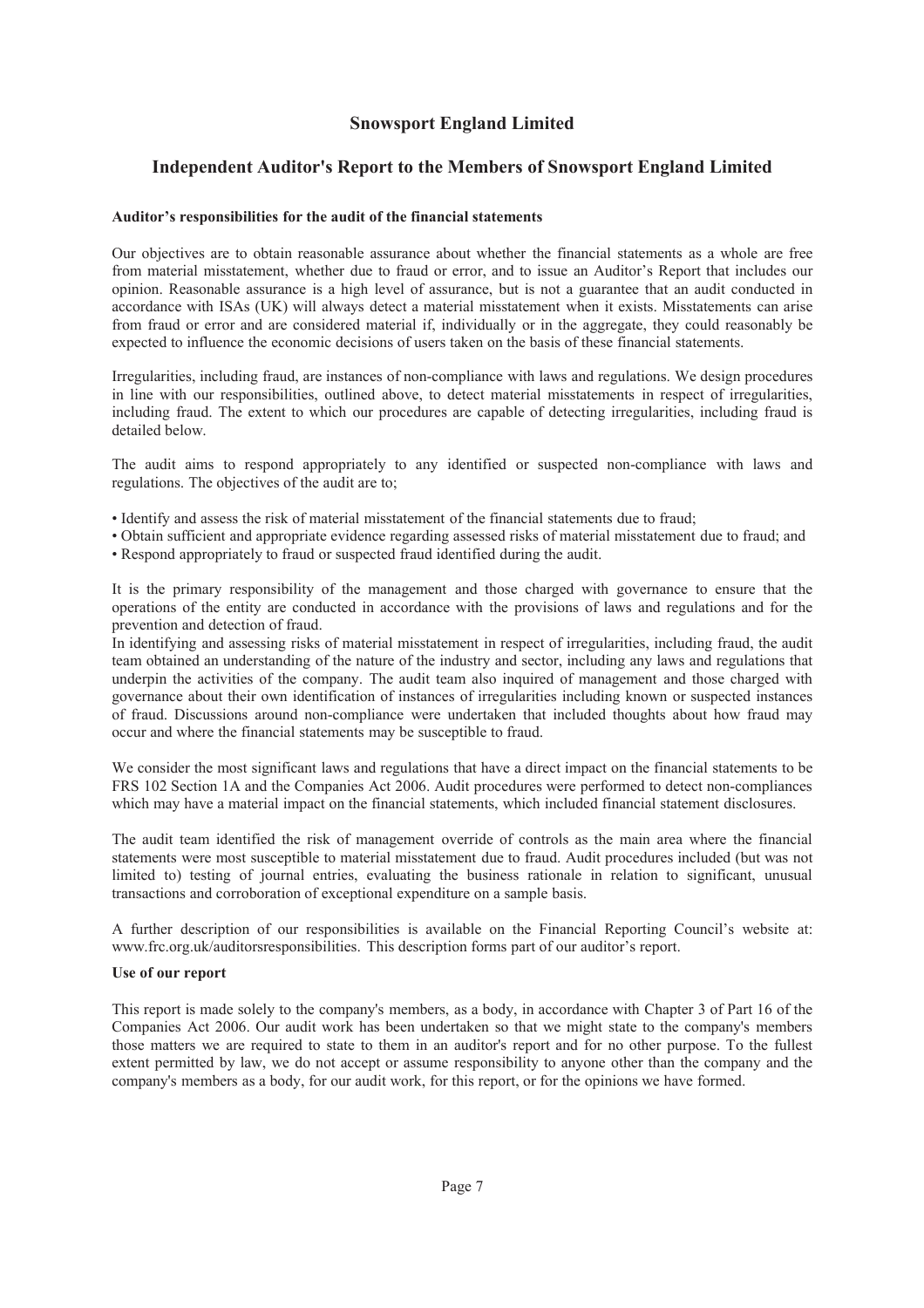## **Independent Auditor's Report to the Members of Snowsport England Limited**

...................................... Kathryn Mumford FCA (Senior Statutory Auditor) For and on behalf of Harrison Salmon Associates, Statutory Auditor

7 Towngate Leyland Lancashire PR25 2EN

1 June 2022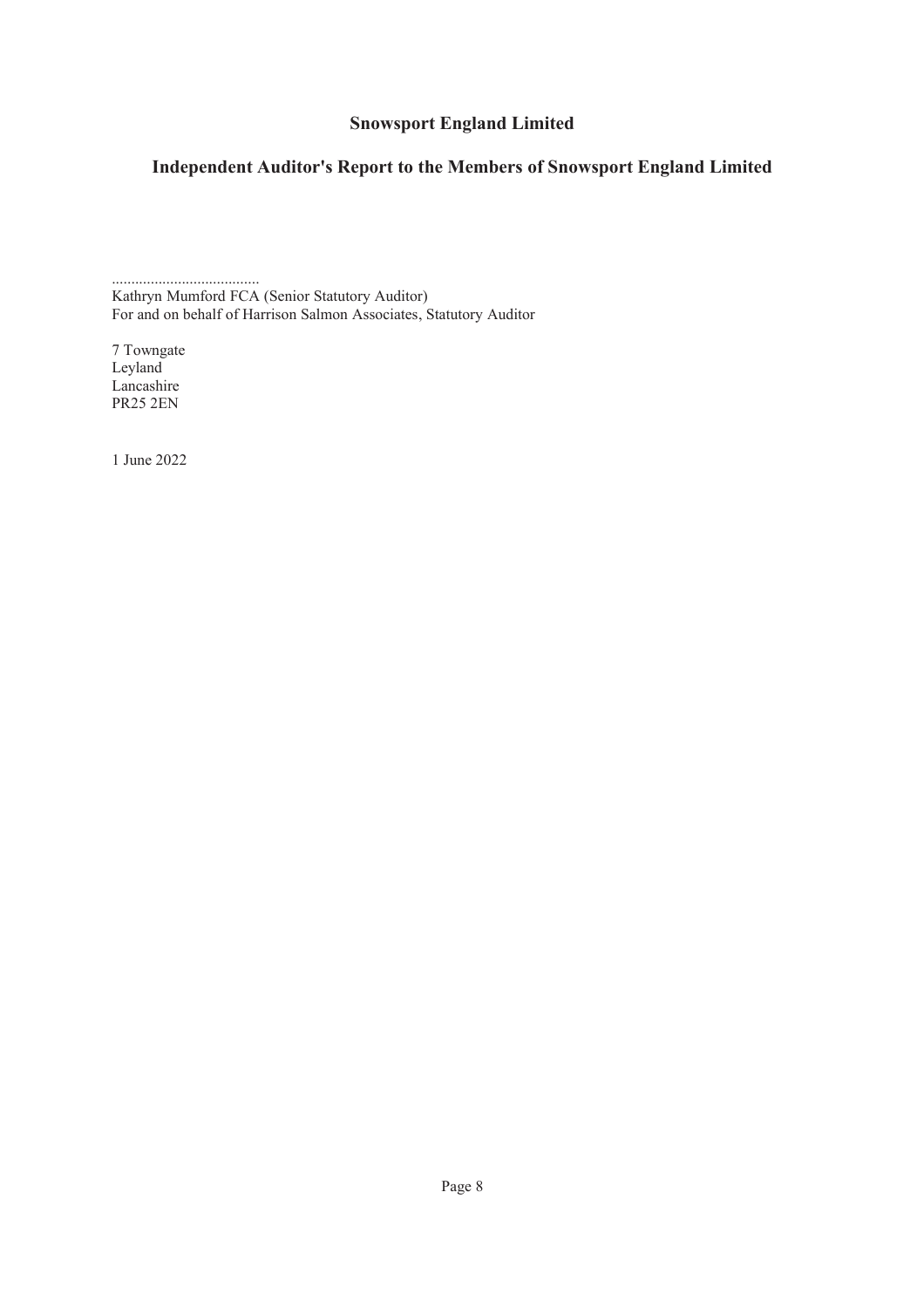|                                                                                                           | <b>Note</b> | 2021<br>£      | 2020<br>£                 |
|-----------------------------------------------------------------------------------------------------------|-------------|----------------|---------------------------|
| Turnover                                                                                                  |             | 329,153        | 291,343                   |
| Cost of sales                                                                                             |             | (124, 727)     | (107, 404)                |
| Gross surplus                                                                                             |             | 204,426        | 183,939                   |
| Administrative expenses                                                                                   |             | (467, 937)     | (443, 689)                |
| Other operating income                                                                                    |             | 259,260        | 254,875                   |
| Operating deficit<br>Other interest receivable and similar income<br>Interest payable and similar charges |             | (4,251)<br>186 | (4,875)<br>1,874<br>(227) |
| Deficit before tax                                                                                        |             | (4,065)        | (3,228)                   |
| Taxation                                                                                                  |             | (36)           | (823)                     |
| Deficit for the financial year                                                                            |             | (4,101)        | (4,051)                   |
| Retained earnings brought forward                                                                         |             | 142,164        | 146,215                   |
| Retained earnings carried forward                                                                         |             | 138,063        | 142,164                   |

## **Profit and Loss Account and Statement of Retained Earnings for the Year Ended 31 December 2021**

The company has no recognised gains or losses for the year other than included in the above.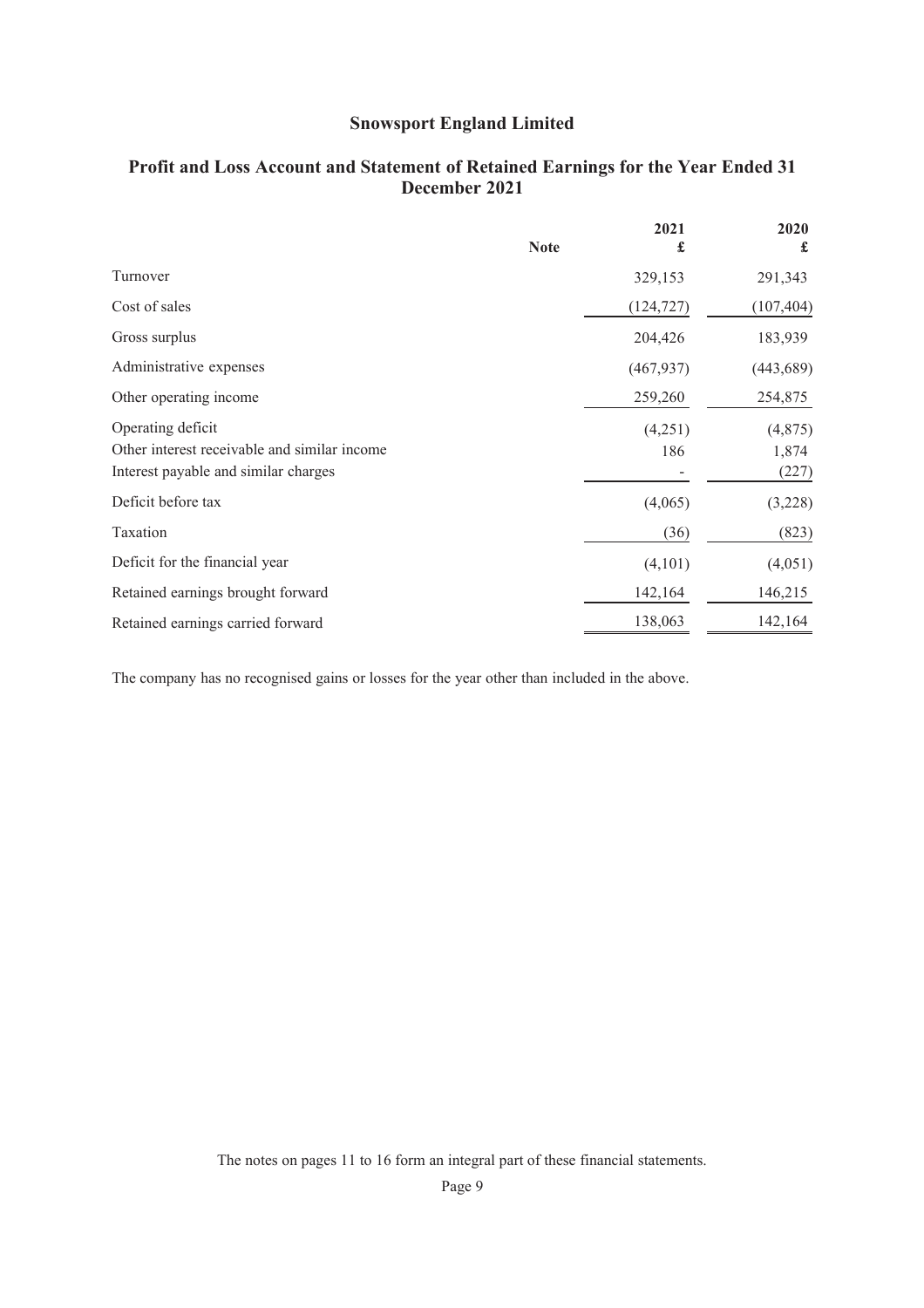## **(Registration number: 01517634) Balance Sheet as at 31 December 2021**

|                                                | <b>Note</b> | 2021<br>£  | 2020<br>£  |
|------------------------------------------------|-------------|------------|------------|
| <b>Current assets</b>                          |             |            |            |
| Debtors                                        | 5           | 66,860     | 2,464      |
| Cash at bank and in hand                       |             | 432,462    | 431,078    |
|                                                |             | 499,322    | 433,542    |
| Creditors: Amounts falling due within one year | 6           | (361, 259) | (291, 378) |
| <b>Net assets</b>                              |             | 138,063    | 142,164    |
| <b>Capital and reserves</b>                    |             |            |            |
| Profit and loss account                        |             | 138,063    | 142,164    |
| Shareholders' funds                            |             | 138,063    | 142,164    |

The financial statements have been prepared in accordance with the provisions applicable to companies subject to the small companies regime and in accordance with the provisions of FRS 102 Section 1A - small entities.

These financial statements have been prepared in accordance with the special provisions relating to companies subject to the small companies regime within Part 15 of the Companies Act 2006.

Approved and authorised by the Board on 1 June 2022 and signed on its behalf by:

.........................................

Simon Levene Director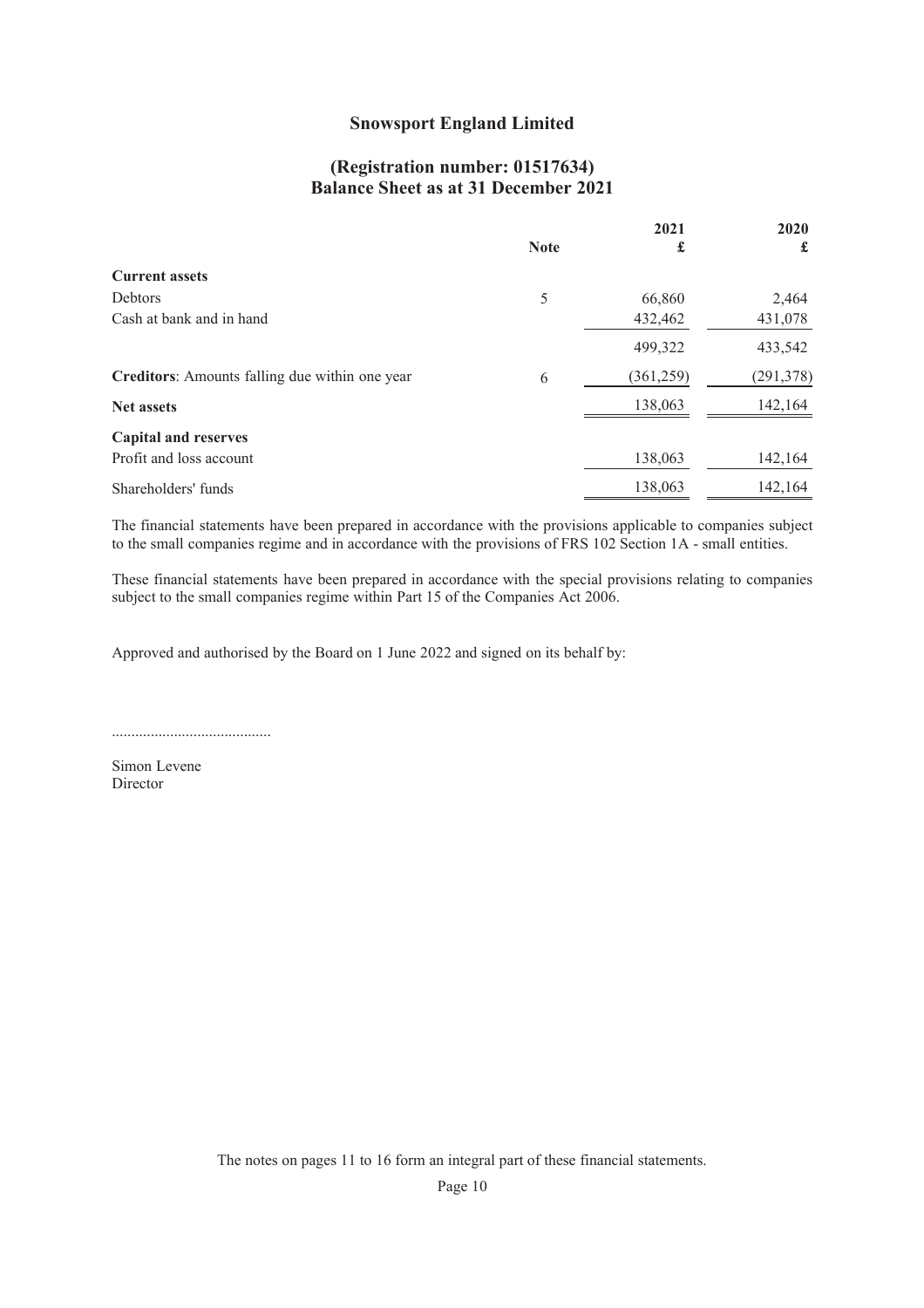### **Notes to the Financial Statements for the Year Ended 31 December 2021**

#### **1 General information and basis of preparation**

The company is a private company limited by guarantee incorporated and domiciled in England.

The address of its registered office is: Sport Park 3 Oakwood Drive Loughborough Leicestershire LE11 3QF England

The financial statements are prepared in Sterling  $(f)$ , which is the functional currency of the company. The financial statements are for the year ended 31 December 2021 (2020: year ended 31 December 2020).

The financial statements have been prepared on a going concern basis under the historical cost convention and in accordance with Section 1A of Financial Reporting Standard applicable in the UK and Republic of Ireland and the Companies Act 2006.

The following principal accounting policies have been applied:

#### **2 Accounting policies**

#### **Summary of significant accounting policies and key accounting estimates**

The principal accounting policies applied in the preparation of these financial statements are set out below. These policies have been consistently applied to all the years presented, unless otherwise stated.

#### **Statement of compliance**

These financial statements have been prepared in accordance with Financial Reporting Standard 102 Section 1A - 'The Financial Reporting Standard applicable in the UK and Republic of Ireland' and the Companies Act 2006.

#### **Basis of preparation**

These financial statements have been prepared using the historical cost convention except that as disclosed in the accounting policies certain items are shown at fair value.

#### **Going concern**

The financial statements have been prepared on a going concern basis. Whilst the company has been loss making in the financial years 2020 and 2021 due to the impact of the Coronavirus pandemic, it has plans to manage its cost base and has cash reserves to carry it through to a forecast return to profitability. The company is dependent on Sport England funding to enable it to operate in its current model and this grant funding has been confirmed until at least 2027.

#### **Revenue recognition**

Turnover comprises the fair value of the consideration received or receivable for the sale of goods and provision of services in the ordinary course of the company's activities. Turnover is shown net of sales/value added tax, returns, rebates and discounts.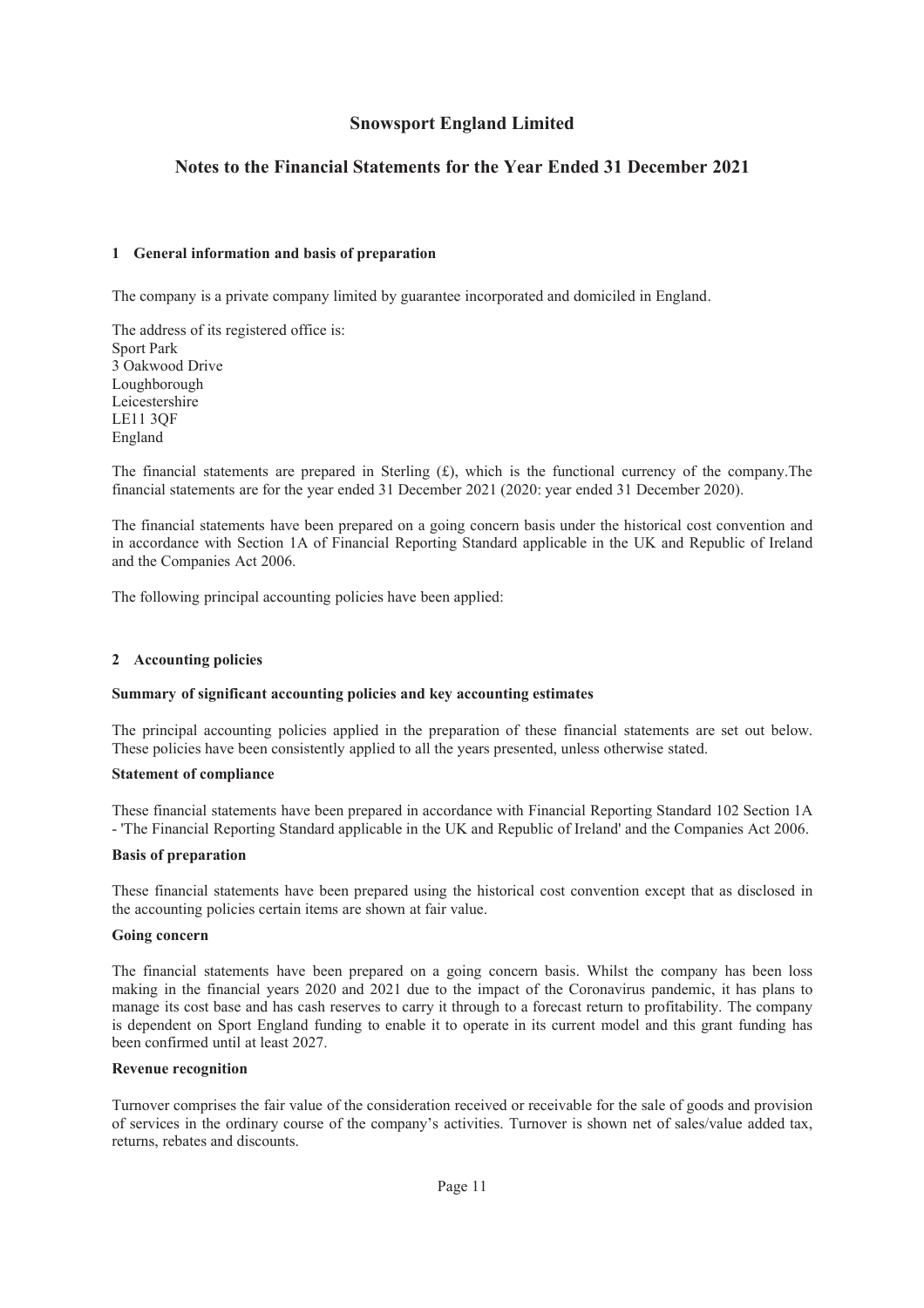### **Notes to the Financial Statements for the Year Ended 31 December 2021**

#### **Government grants**

Government grants relating to the support provided for the Covid-19 pandemic are recognised when there is reasonable assurance that the grant is receivable and are subsequently accounted for under the accrual model, on a systemic basis over the period in which the related costs are recognised.

#### **Foreign currency transactions and balances**

Transactions in foreign currencies are initially recorded at the functional currency rate prevailing at the date of the transaction. Monetary assets and liabilities denominated in foreign currencies are retranslated into the respective functional currency of the entity at the rates prevailing on the reporting period date. Non-monetary items carried at fair value that are denominated in foreign currencies are retranslated at the rate on the date when the fair value is re-measured.

Non-monetary items measured in terms of historical cost in a foreign currency are not retranslated.

#### **Tax**

The tax expense for the period comprises current tax. Tax is recognised in profit or loss, except that a change attributable to an item of income or expense recognised as other comprehensive income is also recognised directly in other comprehensive income.

The current income tax charge is calculated on the basis of tax rates and laws that have been enacted or substantively enacted by the reporting date in the countries where the company operates and generates taxable income.

#### **Tangible assets**

Tangible assets are stated in the balance sheet at cost, less any subsequent accumulated depreciation and subsequent accumulated impairment losses.

The cost of tangible assets includes directly attributable incremental costs incurred in their acquisition and installation.

#### **Depreciation**

Depreciation is charged so as to write off the cost of assets, other than land and properties under construction over their estimated useful lives, as follows:

**Asset class Depreciation method and rate** Technical Equipment 25% straight line Office Equipment 25% straight line

#### **Cash and cash equivalents**

Cash and cash equivalents comprise cash on hand and call deposits, and other short-term highly liquid investments that are readily convertible to a known amount of cash and are subject to an insignificant risk of change in value.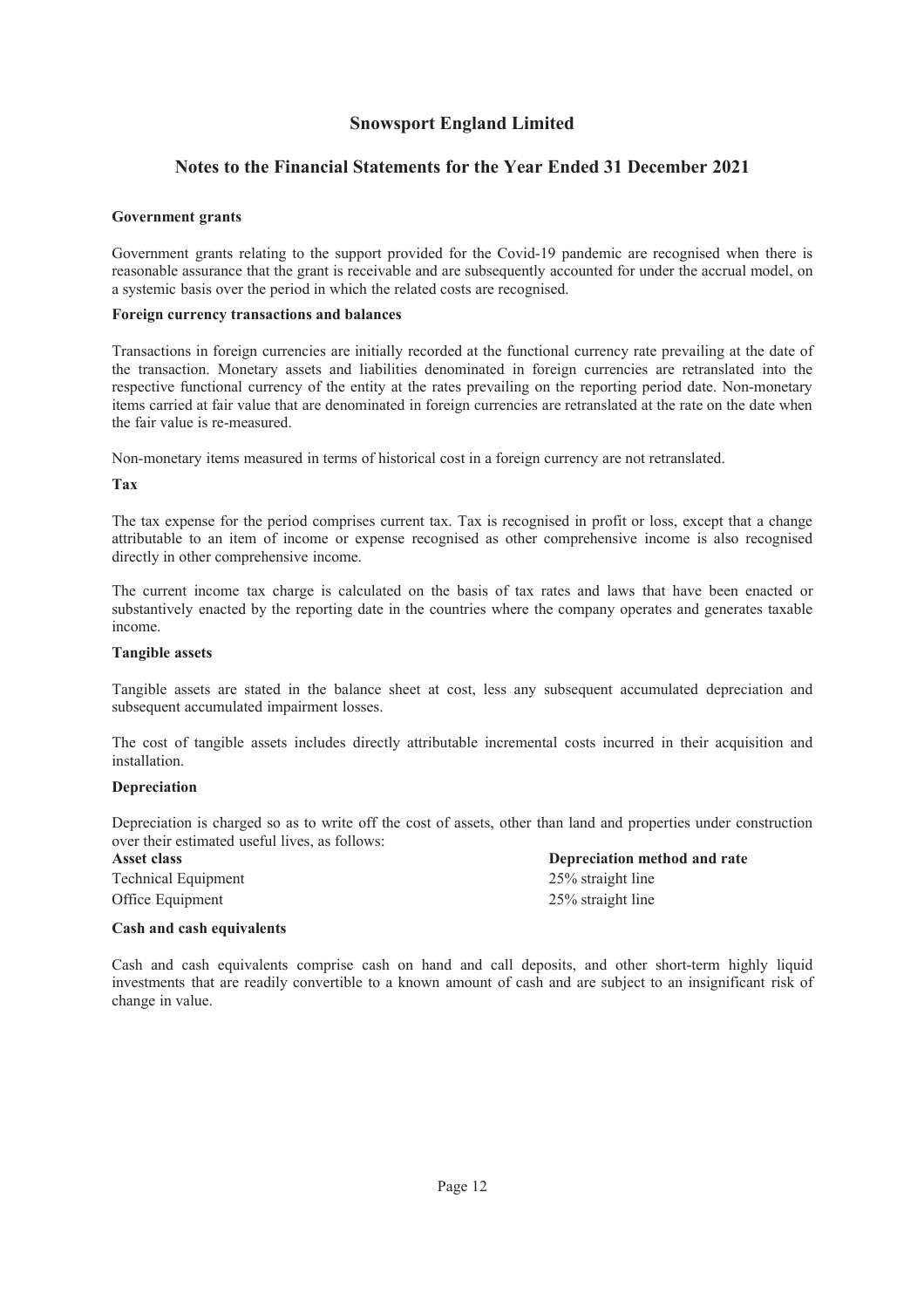### **Notes to the Financial Statements for the Year Ended 31 December 2021**

#### **Trade debtors**

Trade debtors are amounts due from customers for merchandise sold or services performed in the ordinary course of business.

Trade debtors are recognised initially at the transaction price. They are subsequently measured at amortised cost using the effective interest method, less provision for impairment. A provision for the impairment of trade debtors is established when there is objective evidence that the company will not be able to collect all amounts due according to the original terms of the receivables.

#### **Trade creditors**

Trade creditors are obligations to pay for goods or services that have been acquired in the ordinary course of business from suppliers. Accounts payable are classified as current liabilities if the company does not have an unconditional right, at the end of the reporting period, to defer settlement of the creditor for at least twelve months after the reporting date. If there is an unconditional right to defer settlement for at least twelve months after the reporting date, they are presented as non-current liabilities.

Trade creditors are recognised initially at the transaction price and subsequently measured at amortised cost using the effective interest method.

#### **Leases**

Leases in which substantially all the risks and rewards of ownership are retained by the lessor are classified as operating leases. Payments made under operating leases are charged to profit or loss on a straight-line basis over the period of the lease.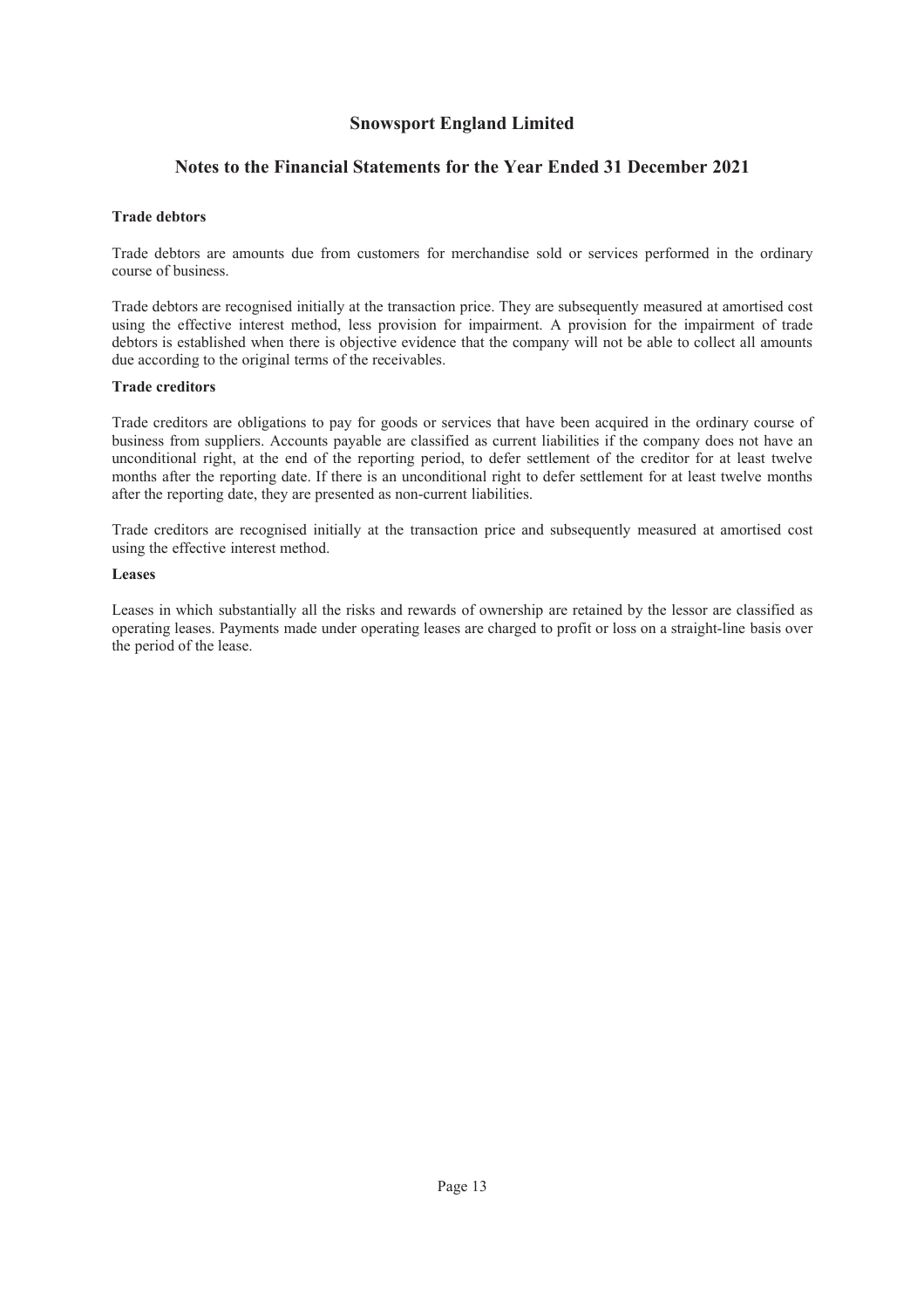### **Notes to the Financial Statements for the Year Ended 31 December 2021**

#### **Sport England Funding**

During the year income of £246,036 (2020 - £240,861) was recognised in relation to Sport England and is presented as other operating income.

|                               | 2021            | 2020            |
|-------------------------------|-----------------|-----------------|
|                               | $\pounds$       | $\mathbf f$     |
| Programmes                    | 7,170           | 15,790          |
| Staff infrastructure          |                 | 155,883 168,351 |
| Service Charges               | 20,000          | 15,000          |
|                               |                 | 183,053 199,141 |
| Additional consultancy grants | 62,983          | 41,720          |
| Total income                  | 246,036 240,861 |                 |

#### **Defined contribution pension obligation**

A defined contribution plan is a pension plan under which fixed contributions are paid into a pension fund and the company has no legal or constructive obligation to pay further contributions even if the fund does not hold sufficient assets to pay all employees the benefits relating to employee service in the current and prior periods.

Contributions to defined contribution plans are recognised as employee benefit expense when they are due. If contribution payments exceed the contribution due for service, the excess is recognised as a prepayment.

### **3 Staff numbers**

The average number of persons employed by the company (including directors) during the year, was 8 (2020 - 9).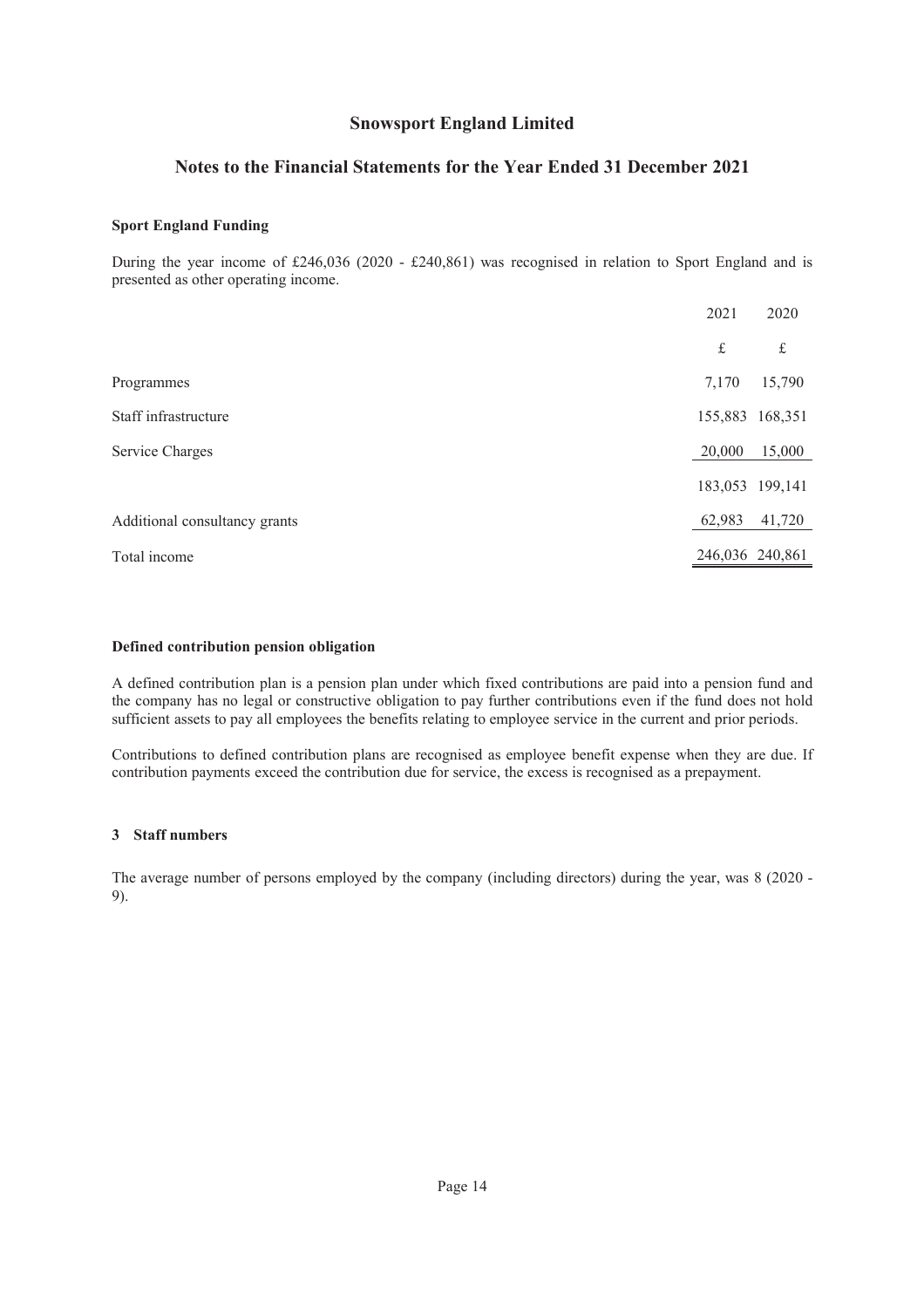## **Notes to the Financial Statements for the Year Ended 31 December 2021**

## **4 Tangible assets**

|                                               | <b>Office</b><br>Equipment<br>£ | <b>Technical</b><br>Equipment<br>£ | <b>Total</b><br>£ |
|-----------------------------------------------|---------------------------------|------------------------------------|-------------------|
| <b>Cost or valuation</b><br>At 1 January 2021 | 4,686                           | 5,018                              | 9,704             |
| At 31 December 2021                           | 4,686                           | 5,018                              | 9,704             |
| Depreciation<br>At 1 January 2021             | 4,686                           | 5,018                              | 9,704             |
| At 31 December 2021                           | 4,686                           | 5,018                              | 9,704             |
| <b>Carrying amount</b>                        |                                 |                                    |                   |
| At 31 December 2021                           |                                 |                                    |                   |

### **5 Debtors**

|               | 2021   | 2020  |
|---------------|--------|-------|
|               |        | £     |
| Trade debtors | 12,103 | 393   |
| Other debtors | 54,757 | 2,071 |
|               | 66,860 | 2,464 |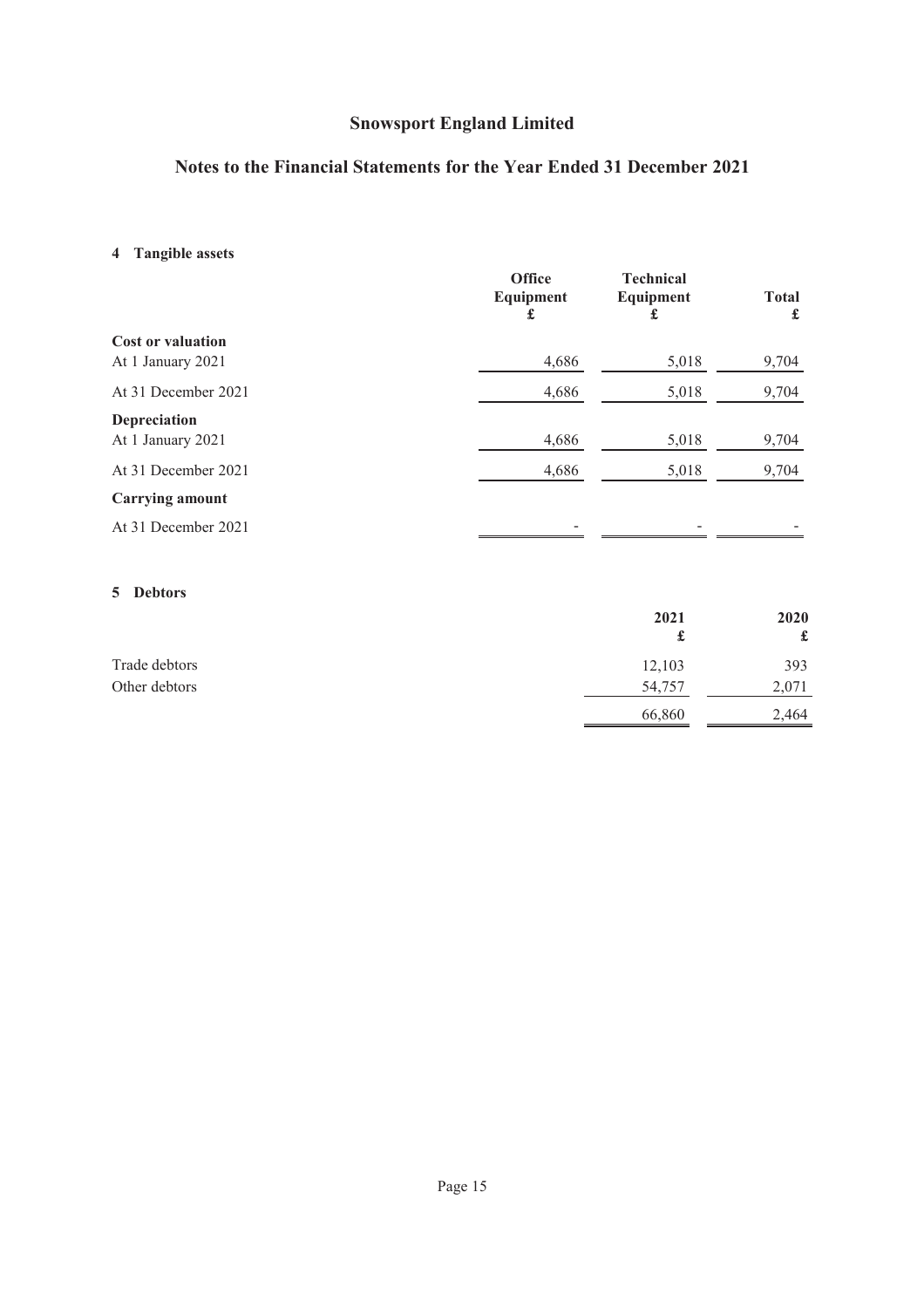## **Notes to the Financial Statements for the Year Ended 31 December 2021**

#### **6 Creditors**

| Creditors: amounts falling due within one year |         |         |
|------------------------------------------------|---------|---------|
|                                                | 2021    | 2020    |
|                                                | £       | £       |
| Due within one year                            |         |         |
| Trade creditors                                | 66,484  | 9,317   |
| Taxation and social security                   | 9,653   | 7,910   |
| Accruals and deferred income                   | 21,652  | 30,505  |
| Other creditors                                | 263,470 | 243,646 |
|                                                | 361,259 | 291,378 |

Included within other creditors are amounts totalling £74,037 (2020 - £64,223) in relation to Sport England deferred income, £30,491 (2020 - £41,885) relating to Sports Aid deferred income and £115,570 (2020 - £107,123) in relation to affiliation and registration and renewals deferred income.

#### **7 Related party transactions**

#### **Directors' remuneration**

| The directors' remuneration for the year was as follows: |        |        |
|----------------------------------------------------------|--------|--------|
|                                                          | 2021   | 2020   |
|                                                          |        |        |
| Remuneration                                             | 74.341 | 70.157 |

#### **8 Operating lease commitments**

As at 31st December 2021 the company had total minimum lease payment commitments under non-cancellable operating leases as follows: £4,738 (2020: £5,508).

#### **10 Provisions available for small entities**

In common with many other businesses of our size and nature we use our auditors to prepare and submit to the tax authorities and assist with the preparation of the financial statements.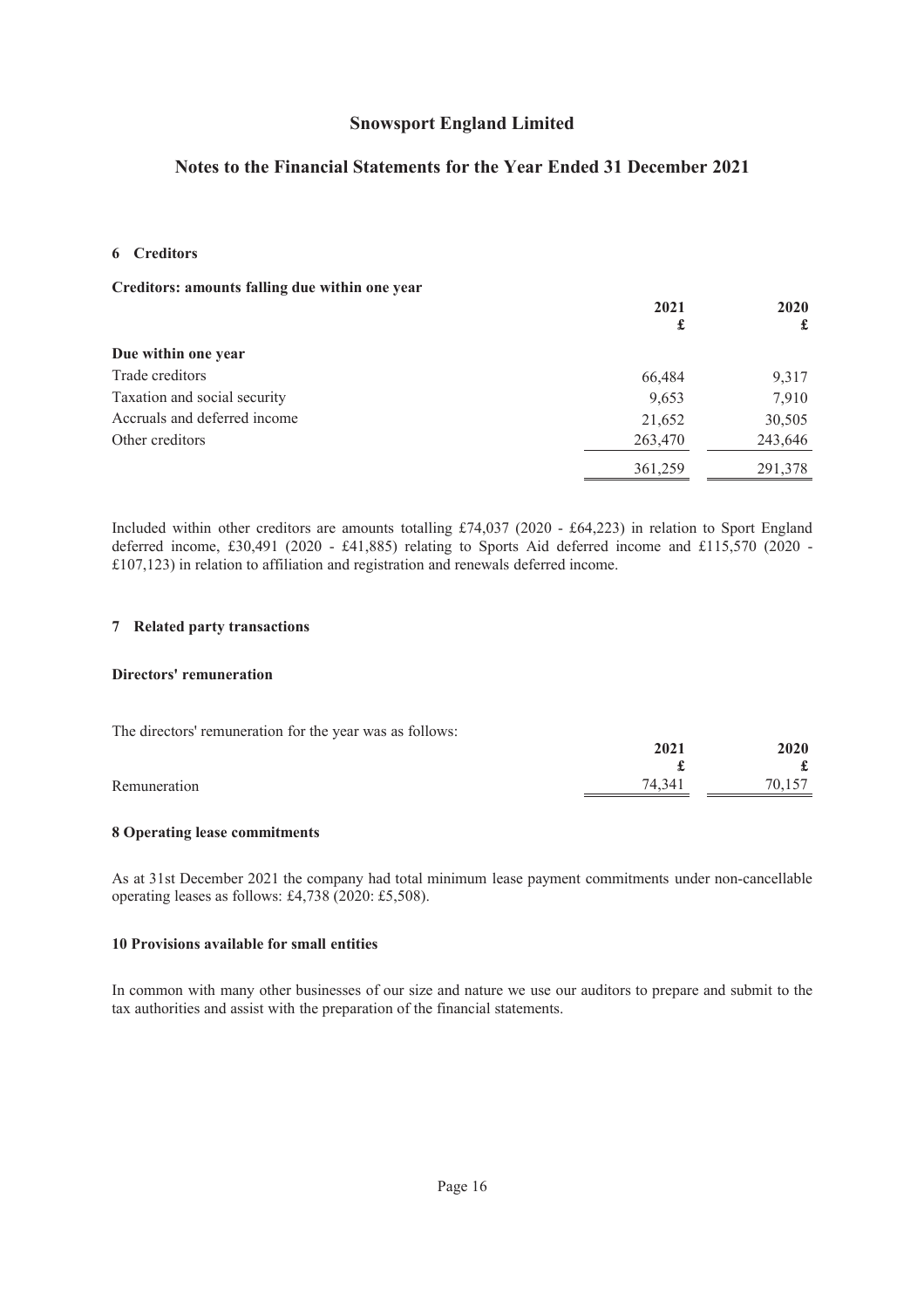## **Detailed Profit and Loss Account for the Year Ended 31 December 2021**

|                                                               | 2021<br>£  | 2020<br>£  |
|---------------------------------------------------------------|------------|------------|
| Turnover (analysed below)                                     | 329,153    | 291,343    |
| Cost of sales (analysed below)                                | (124, 727) | (107, 404) |
| Gross surplus                                                 | 204,426    | 183,939    |
| Gross surplus $(\%)$                                          | 62.11%     | 63.13%     |
| <b>Administrative expenses</b>                                |            |            |
| Employment costs (analysed below)                             | (331, 121) | (318, 199) |
| Establishment costs (analysed below)                          | (5,983)    | (10,740)   |
| General administrative expenses (analysed below)              | (120, 922) | (110,040)  |
| Finance charges (analysed below)                              | (9,911)    | (4,710)    |
|                                                               | (467, 937) | (443, 689) |
| Other operating income (analysed below)                       | 259,260    | 254,875    |
| Operating deficit                                             | (4,251)    | (4, 875)   |
| Other interest receivable and similar income (analysed below) | 186        | 1,874      |
| Interest payable and similar charges (analysed below)         |            | (227)      |
|                                                               | 186        | 1,647      |
| Deficit before tax                                            | (4,065)    | (3,228)    |

This page does not form part of the statutory financial statements.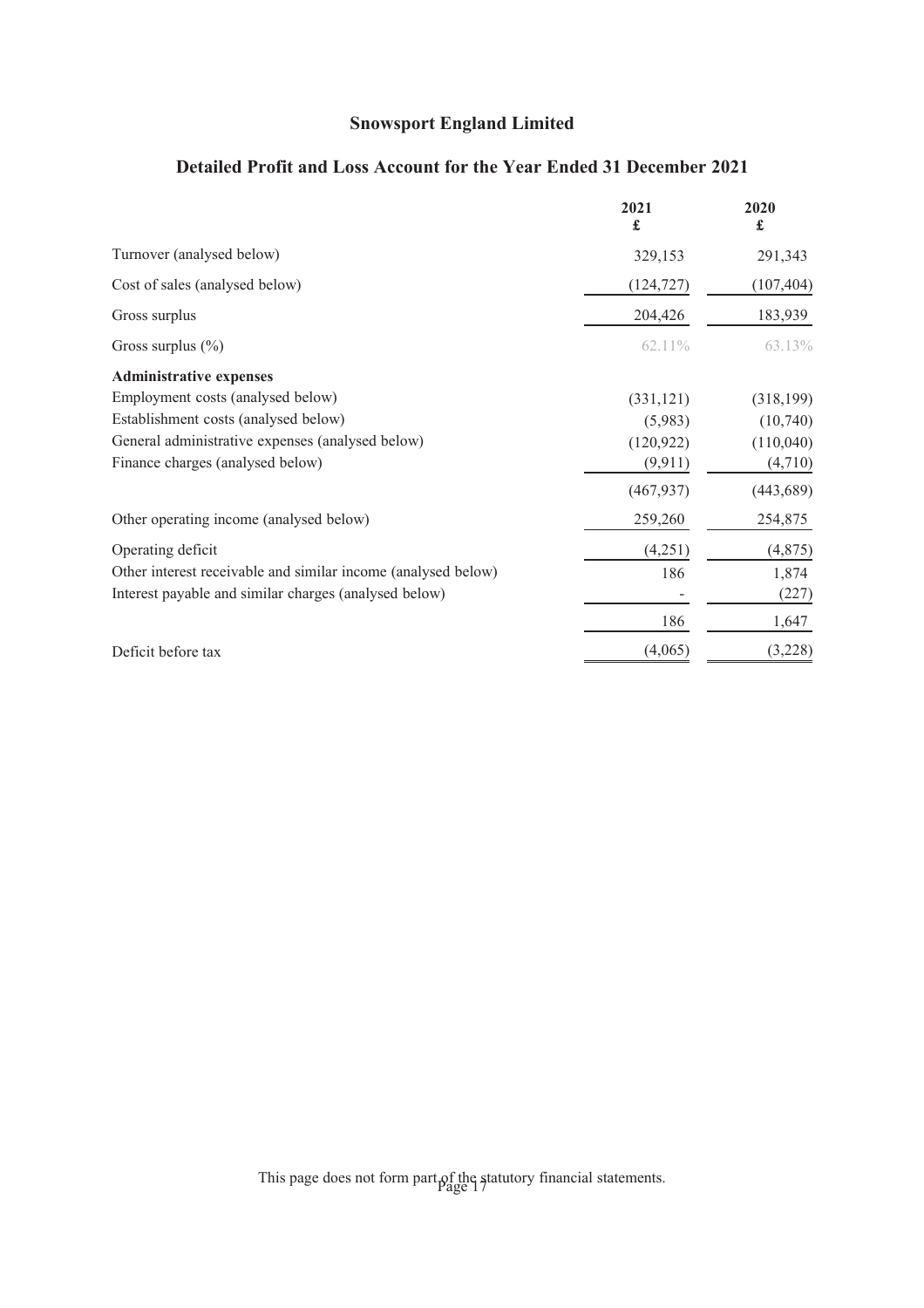## **Detailed Profit and Loss Account for the Year Ended 31 December 2021**

|                                         | 2021<br>£  | 2020<br>£  |
|-----------------------------------------|------------|------------|
| <b>Turnover</b>                         |            |            |
| Sale of goods, UK                       | 156,013    | 138,162    |
| <b>Affiliations Renewals</b>            | 151,068    | 145,066    |
| Other revenue                           | 4,647      |            |
| Donations Sponsorship Awards            | 17,425     | 8,115      |
|                                         | 329,153    | 291,343    |
| <b>Cost of sales</b>                    |            |            |
| Purchases                               | (124, 727) | (104, 617) |
| Direct costs                            |            | (2,787)    |
|                                         | (124, 727) | (107, 404) |
| <b>Employment costs</b>                 |            |            |
| Wages and salaries                      | (216,691)  | (206, 951) |
| Staff NIC (Employers)                   | (24, 189)  | (23, 348)  |
| Directors remuneration                  | (74, 341)  | (70, 157)  |
| Staff pensions (Defined contribution)   | (6, 469)   | (5,829)    |
| Subcontract cost                        | (9, 431)   | (11, 914)  |
|                                         | (331, 121) | (318, 199) |
| <b>Establishment costs</b>              |            |            |
| Rent and rates                          | (5,983)    | (10,740)   |
| <b>General administrative expenses</b>  |            |            |
| Telephone and fax                       | (2,964)    | (2, 734)   |
| Computer software and maintenance costs | (19, 649)  | (15, 107)  |
| Printing, postage and stationery        | (1,321)    | (3,349)    |
| Trade subscriptions                     | (556)      | (850)      |
| Sundry expenses                         |            | 1,087      |
| Talent project costs                    |            | (2,062)    |
| Travel and subsistence                  | (7, 433)   | (8, 742)   |
| Accountancy fees                        | (21, 222)  | (21, 972)  |
| Professional indemnity insurance        | (47, 853)  | (39,208)   |
| Legal and professional fees             | (20, 934)  | (15,250)   |
| Bad debts written off                   | 1,010      | (1, 853)   |
|                                         | (120, 922) | (110,040)  |
| <b>Finance charges</b>                  |            |            |
| Bank charges                            | (9,911)    | (4,710)    |
| Other operating income                  |            |            |
| <b>Sport England</b>                    | 246,036    | 240,861    |
| Government grants receivable            | 13,224     | 14,014     |
|                                         | 259,260    | 254,875    |

This page does not form part of the statutory financial statements. Page 18